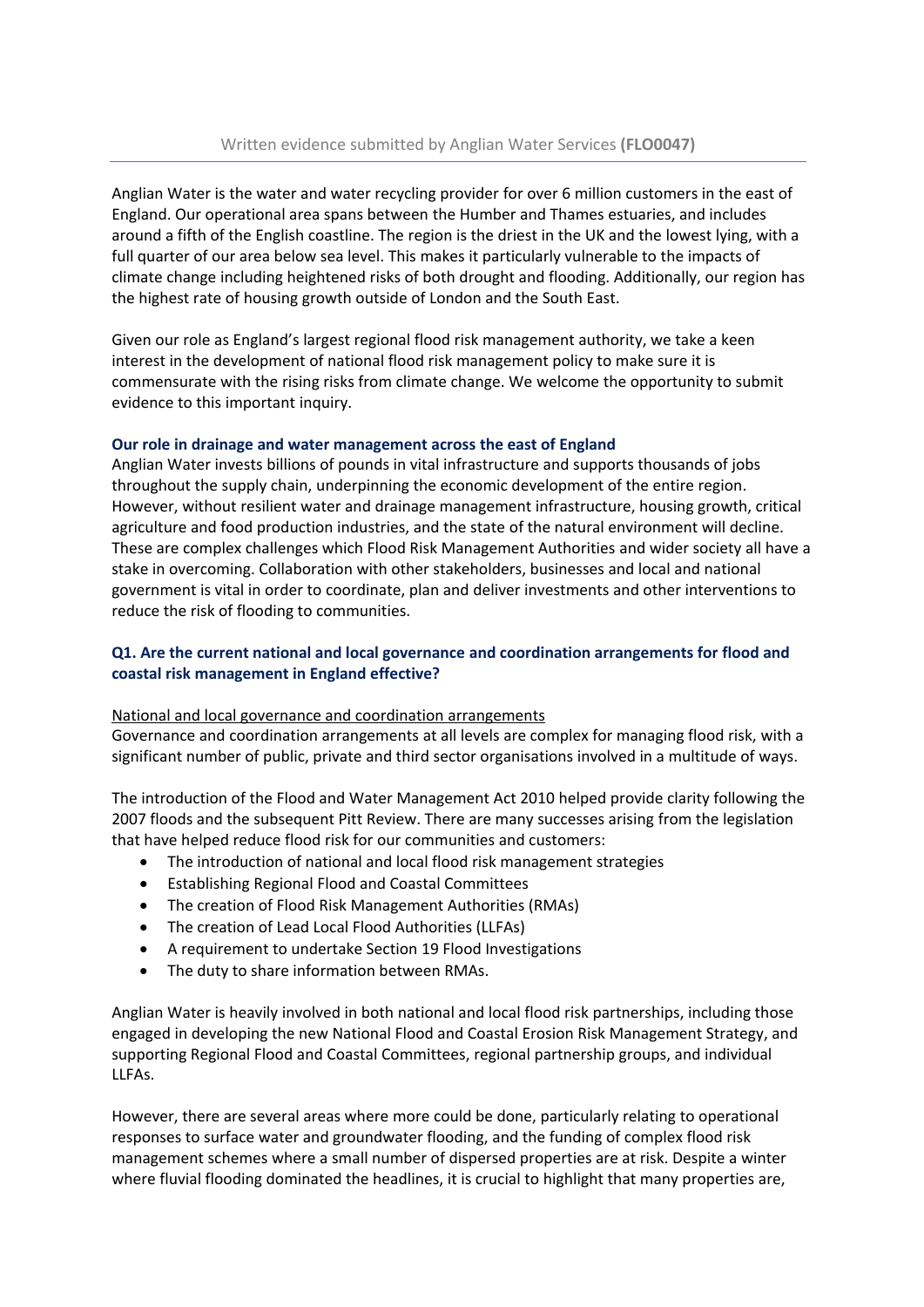and have been, affected by other sources of flooding, particularly surface water and groundwater flooding.

We urge action in the following areas:

## *1. Responding to local flooding*

There is no single responsible body for responding to local flood risk events of any kind. This was raised by Major General Tim Cross in his Multi Agency Flood Plan Review in 2018. Cross recommended '**the responsibility for emergency planning/response for surface and groundwater flooding should be brought into line with main river and coastal flooding which is currently the responsibility of the EA'**.

The current approach to responding to surface water and groundwater flooding is not consistent across the country. Where LLFAs do not have operational teams or resources, water companies are often required to respond instead. This can lead to confusion on the part of communities, which in turn can lead to frustration, a lack of trust, and can be an additional cost burden on organisations that are not funded to undertake this important role. The lack of a single responsible body complicates further an already complex issue.

### *2. Funding local flood risk management schemes*

The current funding framework encourages partnership funding – an approach which Anglian Water has embraced for several years. This is where beneficiaries contribute to projects led by others which can deliver significant benefits to our customers and both rural and urban communities. This is cost beneficial for our business and delivers demonstrable benefits for our customers.

However, due to the way in which Flood and Coastal Erosion Risk Management (FCERM) Grant in Aid funding is currently allocated, schemes that manage surface water or groundwater flood risk often score poorly. This is because surface water and groundwater flooding often only affect a small number of isolated properties (whether in urban or rural communities), and this makes it difficult to justify a flood risk management scheme. This can leave a significant number of properties, usually dispersed over a large area, at continued risk of flooding. Considering that more properties in England are at risk of surface water flooding (3.8m) than fluvial flooding (2.4m), and that up to 300,000 are at risk of groundwater flooding, this is a significant issue for communities across our region. Defra has announced it is changing the way that FCERM GiA is allocated to schemes from April 2021, in part to address this issue. But it's not clear at this stage whether the changes will make a greater range of surface water management interventions viable.

#### Drainage and Wastewater Management Plans

Drainage and Wastewater Management Plans (DWMPs) are the new way for organisations to work together to improve drainage, wastewater and environmental water quality. DWMPs provide the basis for more collaborative and integrated long-term planning by a large range of organisations that have interests and/or responsibilities relating to drainage, flooding and protection of the environment, including water companies, the Environment Agency, LLFAs, Natural England and a large range of environmental NGOs and other interest groups.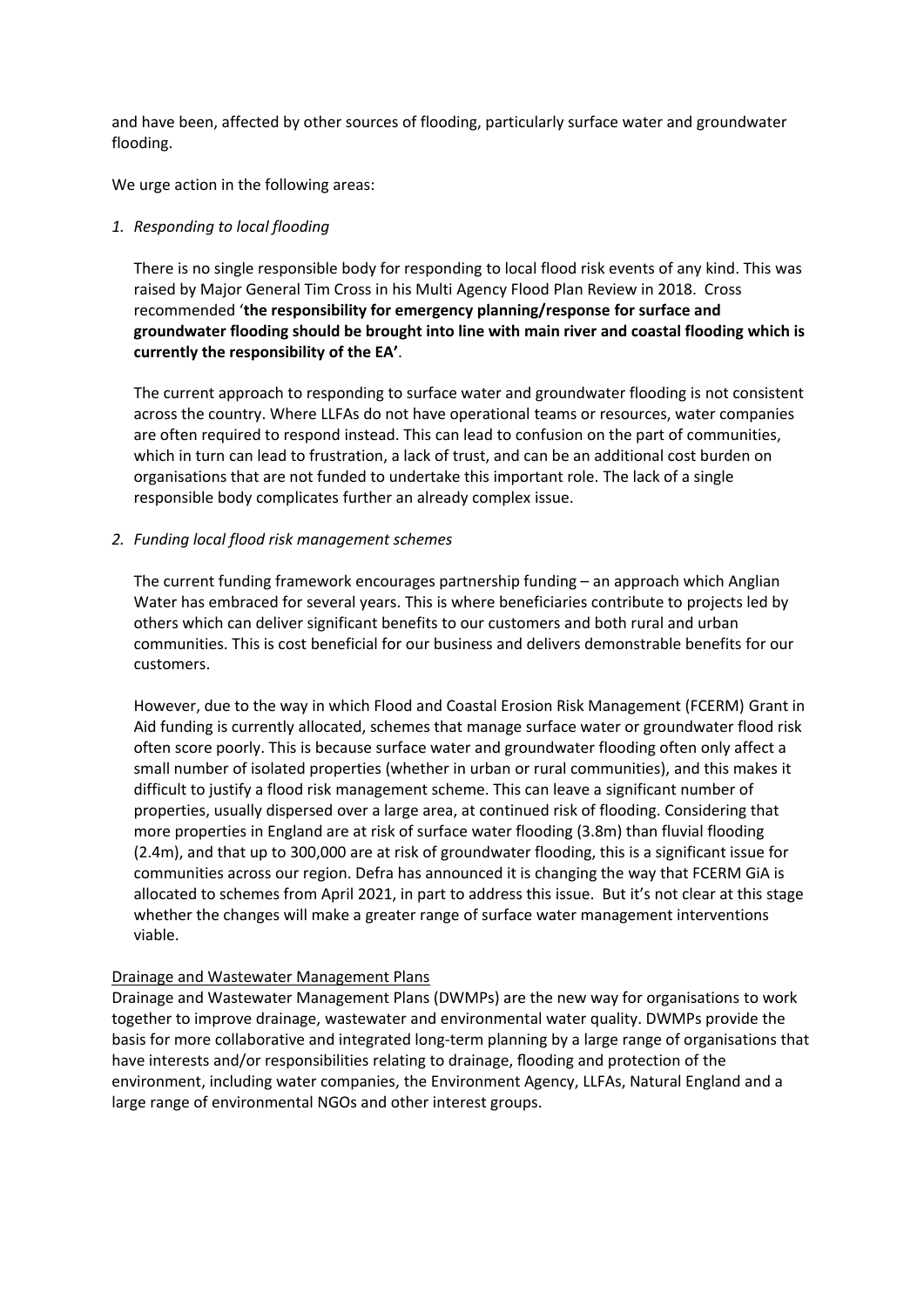By understanding the risks associated with climate change and housing growth, and planning long term solutions together, we are more likely to deliver robust and sustainable improvements that benefit the communities we serve. More information can be found [here.](https://www.anglianwater.co.uk/about-us/our-strategies-and-plans/drainage-and-wastewater-management-plan/)

Whilst the development of DWMPs will be led by water companies, our partners have a significant role to play in their creation. The Environment Bill looks set to make the delivery of DWMPs mandatory for water companies, but this only places an obligation on the water industry for something we are already doing. This does not reflect the scale of the challenge posed by climate change, and that drainage is a shared responsibility. Many other organisations are also responsible for managing surface water and drainage assets, with co-ordinated action required by all parties.

Whilst we will lead the production of the DWMP for the east of England, it is fundamental that we do not do this in isolation. There are, for example, large numbers of drainage assets that are not under our ownership, but the management of which needs to be integrated into DWMPs. This has also been recognised by the National Infrastructure Commission in their [recommendation](https://www.nic.org.uk/assessment/national-infrastructure-assessment/reducing-the-risks-of-drought-and-flooding/) that *'water companies and local authorities should work together to publish joint plans to manage surface water flood risk by 2022'*.

**As a minimum, all Flood Risk Management Authorities should have a duty to co-operate in the production of DWMPs**. This could be given statutory force by, for example, expanding the definition of 'flood risk management function' in section 4 of the Flood and Water Management Act 2010.

**The Environment Bill should place a duty on all RMAs and Regional Flood and Coastal Committees to become statutory consultees in the development of DWMP.**

## **Q2. What lessons can be learned from the recent floods about the way Government and local authorities respond to flooding events***?*

The media attention last winter focused on fluvial flooding, but there were many properties affected by surface water, groundwater and sewer flooding too. It is important that those communities affected by 'less visible' flooding are not forgotten as is typically the case.

One good example of this is the groundwater flooding experienced across greater Lincolnshire from November 2019 through to March and April 2020. The extent of the impact of high groundwater levels this winter has clearly highlighted the lack of experience, knowledge and governance associated with managing groundwater flood risk.

Under the Flood and Water Management Act 2010, responsibilities for managing groundwater flood risk passed from the Environment Agency to the relevant Lead Local Flood Authority. However, this winter highlighted the challenges associated with this role passing over to local authorities, who have no operational teams, no groundwater management experience and severely constrained resources.

This left an operational void (which Anglian Water filled in response to specific flood events) and a strategic management void, which was never properly filled as the LLFA lacked the experience and resources, and the Environment Agency focused on fluvial flooding events. In the long term, such an approach is not viable, and will lead to increasingly severe impacts on communities.

Despite a number of local examples where partner organisations worked well together, **the Environment Agency should resume both a strategic and operational role in the management of groundwater flood risk**. This would help to bridge the gap between flood risk management and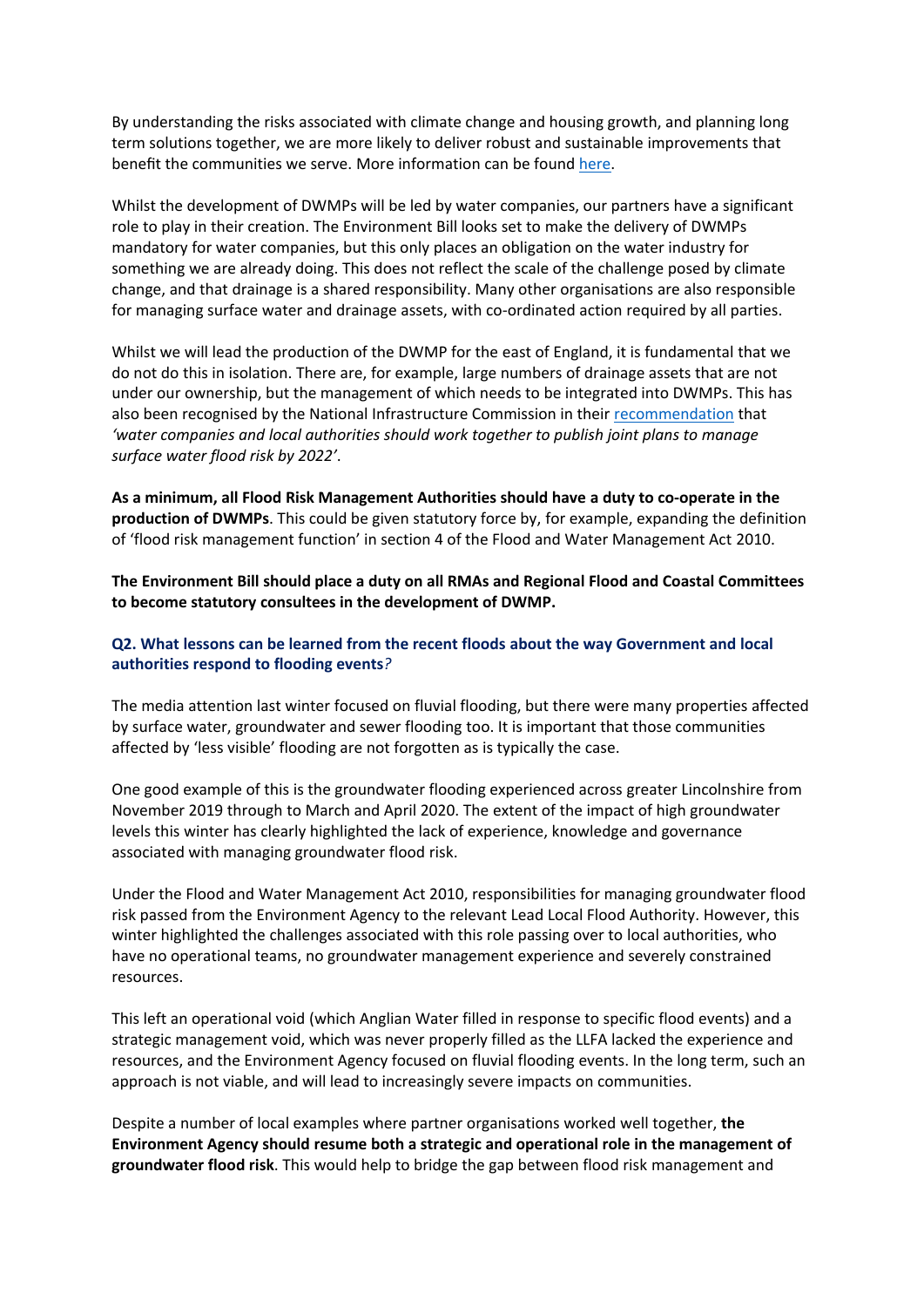water quality issues that became apparent during the winter. It would also help to address our concerns that as soon as the groundwater returns below the surface (and out of sight), it is considered to be solely a water company problem.

# **Q3. Given the challenge posed by climate change, what should be the Government's aims and priorities in national flood risk policy, and what level of investment will be required in future to achieve this?**

The Anglian Water region is particularly susceptible to climate change impacts as it is largely flat and low-lying, has a long and in places fast eroding coastline, and experiences low on average but intense periods of rainfall. Rising temperatures will make rainfall patterns even more extreme, further increasing the likelihood of both drought and flooding in any given year. Rising sea levels will compound the effects of changing rainfall patterns to increase the risk of flooding in coastal areas and in estuaries, and increase the rate of coastal change.

These challenges would be significant even with a static population, but our region is one of the fastest growing outside London and the South East. We are expecting 200,000 new homes to be built by 2025, before factoring in the proposed Oxford-Cambridge Arc, and population growth of up to a million people is likely by 2040. This growth is most likely to take place in areas where water is already scarce, the risk of flooding is greatest, and the environment under most pressure. Therefore, there is an urgent and acute need to adapt to new climate realities.

We have been acting to manage our key risks from climate change since the 1990s. Despite our longterm efforts to embed climate change into everything we do, we recognise that there is much more that needs to be done to make the East of England resilient to the impacts of drought and flooding. The only way to do this successfully is by working together with others. The government should continue to support an approach build on partnership working and partnership funding to manage flood and coastal change risks.

## Partnership funding

Our partnership funding programme was established in 2015, with £8.5m of funding made available as contributions toward flood and coastal schemes being delivered by local authorities, Internal Drainage Boards and the Environment Agency in our region that also provide resilience benefits to our assets. This approach also means that we can do more for less, providing better value to our customers and communities than if we acted alone.

Between April 2015 and March 2020, we contributed to 40 separate schemes taken forward by 22 different Risk Management Authorities. This delivered a range of benefits include:

- reduced flood risk from a range of sources, including surface water, sewers, rivers, tidal flooding and coastal erosion
- reduced interruptions and loss of service to customers
- reduced pollution incidents
- improvements in infrastructure resilience
- improving places for people to live
- significant avoided costs to customers.

In the example below, Anglian Water contributed toward a partnership scheme that helps to improve surface water management for a hospital in Basildon, Essex, with knock-on benefits for the wider community.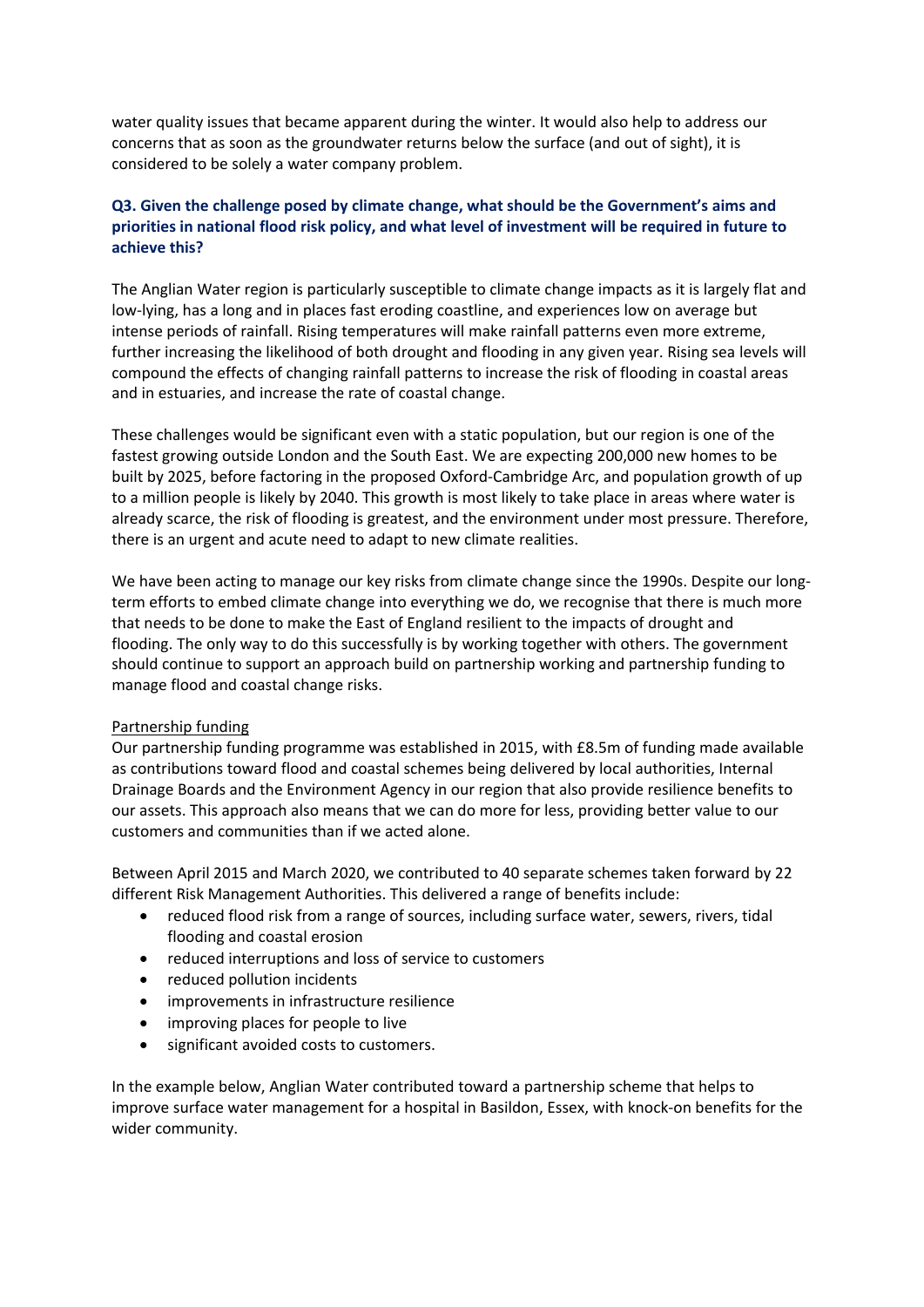#### *Basildon and Thurrock University Hospital, Basildon, Essex*

The SPONGE 2020 project implemented a number of innovative, place-based climate adaptation solutions in collaboration with local stakeholders, helping to improve densely-built areas by implementing innovative adaptation solutions.

Basildon and Thurrock University Hospital, in South Essex, is in the top 10 areas which are at risk of surface water flooding in the country. SPONGE 2020, which is funded by the EU (an Interreg project), Essex County Council and an £80,000 contribution from Anglian Water, will increase resilience against surface water flooding, whilst simultaneously adapting the communal space for staff, patients and visitors.

The courtyards and the adjacent washland area (owned by Anglian Water) at the Cardiothoracic Centre have been renovated with a number of sustainable drainage features.

The courtyards now include permeable paving and a number of planters that either infiltrate or attenuate rainfall, whilst the washland area has been completely redesigned and re-landscaped to temporarily store an additional 2,800m3 of water during extreme events. Sustainable drainage features like these aim to manage surface water in a responsible way, by mirroring natural drainage processes. This in turn helps to make existing infrastructure more resilient to extreme weather events.

The courtyard features reduce impermeable area by over 50% and reduce roof runoff by over 60%, whilst the work to the washland has resulted in a 12% reduction in peak flows downstream, and approximately £4million of damages avoided to downstream property and sewerage infrastructure. Planting in the washland basin helps to trap and filter pollutants from urban sources (such as car parks and buildings), improve the downstream water quality. Additionally, the new planting scheme provides habitats to support local biodiversity and enhance the amenity value for visitors.

## **The challenges of funding flood risk management**

The example outlined above demonstrates the benefits of partnership working. But such an approach is not always easy to deliver due to the challenges of funding surface water management schemes. As mentioned earlier, the way in which FCERM Grant in Aid funding is currently allocated means that schemes designed to manage surface water flood risk often score poorly. This is partly due to the relatively small number of isolated properties (whether in urban or rural communities) that are affected by individual surface water flood events. This in turn makes it difficult to justify a flood risk management scheme.

Recent changes to the partnership funding rules may help to address these challenges, but it is too early to tell when they will make any significant difference. And we are yet to see any evidence from the Environment Agency outlining the differences these changes would make on the viability of surface water schemes. It will be important for government to continually review the benefit of these changes, and whether this makes any material improvement in the number of properties at risk of surface water flooding.

To assist with the above, **partnership funding rules should evolve to better recognise the role that water company investment can have in reducing local flood risk**. Bringing together Grant in Aid, local levy and water company investment has the potential to deliver integrated sewerage, highway drainage surface water and groundwater management schemes.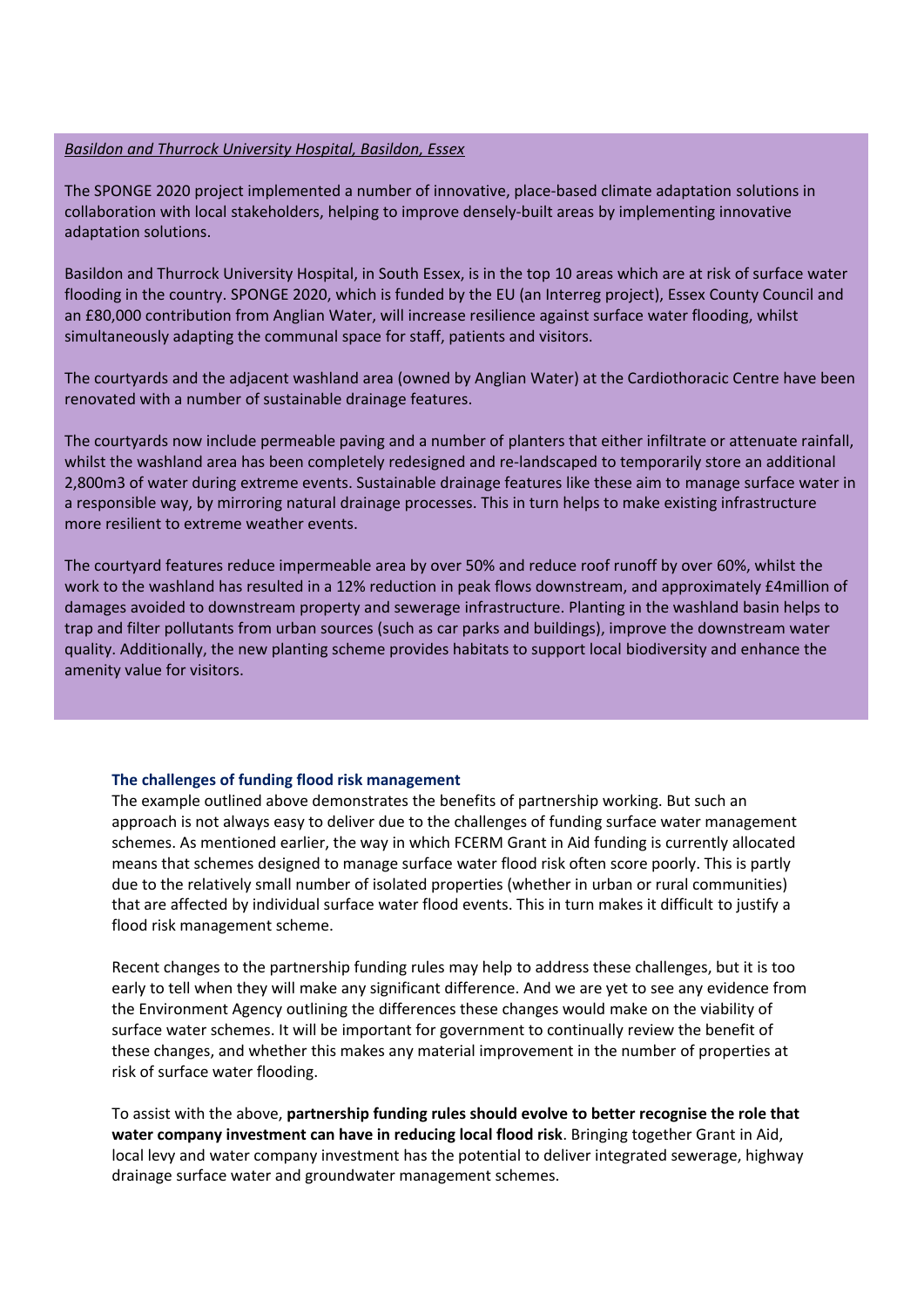## **Q4. How can communities most effectively be involved, and supported, in the policies and decisions that affect them?**

## Managing flood risk in the built environment

Close engagement with communities is essential to successful flood risk management. This is evidenced through the work we have done locally to better manage surface water and sewer flood risk in Great Yarmouth, Norwich, Newmarket and Canvey Island.

In these locations, we have worked closely with communities to better understand their requirements at a household level, and then undertake surface water management retrofit schemes that will help to protect their wider communities. This work forms part of a multi-year strategy focused on reducing the volume of surface water entering our sewerage catchments which can lead to flooding and pollution. We call this programme [Make](https://www.anglianwater.co.uk/in-the-community/protecting-our-environment/surface-water-management/) [Rain](https://www.anglianwater.co.uk/in-the-community/protecting-our-environment/surface-water-management/) [Happy.](https://www.anglianwater.co.uk/in-the-community/protecting-our-environment/surface-water-management/)

The Make Rain Happy campaign will form the bedrock of our work with customers and communities over the next five years. If successfully delivered, it will go beyond educating customers and raising awareness of sustainable drainage, and onto inspiring people to want to get involved and take action on flood risk themselves.

A key aspect of this approach is increased local engagement with our customers, their communities and other partners to help Anglian Water develop plans which enhance the communities we work with. An assessment of our customers' response to this approach found that they are excited by and engaged with it:

- "*Finding innovative ways to collect and store water will be critical and offers exciting possibilities for creative thinking!"*
- "I have nothing but praise for the ambition to try and achieve all of this. Great news for the *environment and local communities in every way"*

Alongside enhancing our resilience to the effects of climate change, growth and urban creep, this local customer-led approach to surface water management also delivers substantial environmental benefit in improving natural capital and reducing operational and embedded carbon emissions.

## **Q5. With increasing focus on natural flood management measures, how should future agricultural and environmental policies be focussed and integrated with the Government's wider approach to flood risk?**

We wholeheartedly support the principle of using public money for public goods, which is at the core of the Agriculture Bill and the new Environmental Land Management scheme being introduced as Common Agricultural Policy direct payments are withdrawn.

Improved land management can bring multiple benefits in terms of flood risk, through reconnecting rivers with their natural flood plains, the creation of woody dams and other natural flood management measures, increased tree cover in upper catchments, and soil management and peatland restoration. These measures also bring benefits for water resources in terms of increased storage of water in the landscape, and improved water quality through mitigation of pesticide and fertiliser use.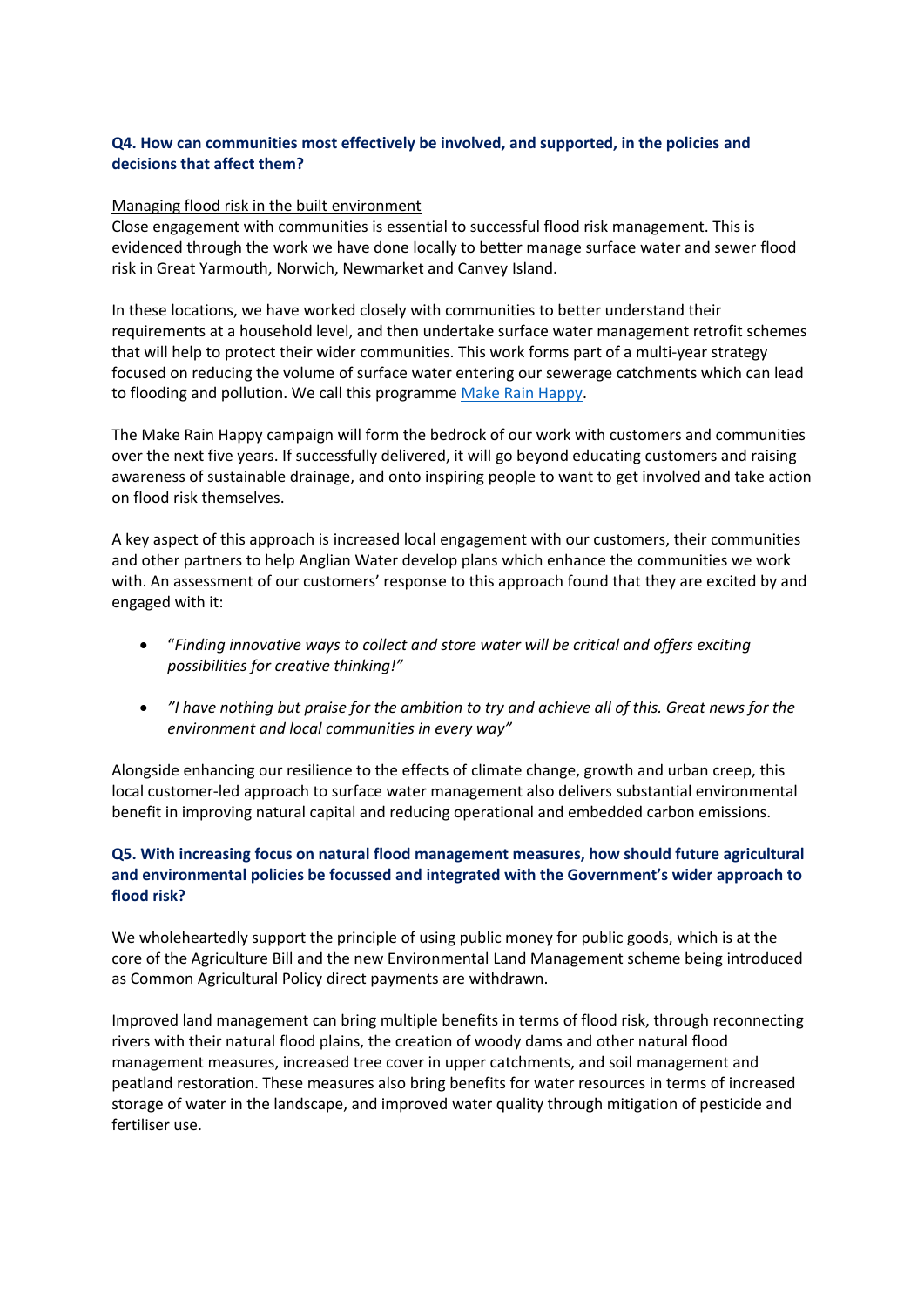We are currently working with the Cambridge Institute of Sustainability Leadership, Northamptonshire County Council, Nestle and others, to explore a holistic approach to river catchments and natural flood management across Northamptonshire. **Taking a catchment-based approach (CaBA) is essential and should be reinforced through national policy in order to help improve the management and flow of water through the natural environment.** CaBA considers flood risk and water quality, alongside land management, animal husbandry and environmental practices. Catchments are an ideal size and geography to consider how best to bring together public and private funding to deliver a range of public goods.

# **Q6. How can housing and other development be made more resilient to flooding, and what role can be played by measures such as insurance, sustainable drainage and planning policy?**

New development plays a key role in managing flood risk, both for greenfield and brownfield development sites. In order to deliver 300,000 new homes a year across England, well planned and considered flood risk management measures will be required to make these new communities resilient to climate change. Local authorities, developers and utilities all have key roles to play in enabling sustainable housing growth in areas susceptible to climate change.

For example, plans for a new Garden Town community of circa 12,000 homes at Wisbech in Cambridgeshire offer the opportunity to test a range of innovative technologies, as well as modern resistance and resilience measures that are transferable to other areas across the rest of England. However, this must be realised in the context of the flood risk challenges faced by the town, which are significant and varied, including:

- Rising sea levels.
- Less predictable patterns of rainfall, with higher risks of both drought and extreme high intensity downpours.
- Higher river flows in winter and lower river flows in summer.
- Rising groundwater levels.

These challenges create a range of risks that must be addressed to create a future-proofed, climate resilient community. One such solution could be to take an integrated water management approach to the region that combines new multi-sector storage reservoirs and open water channels with downstream flood barrages. Doing so would not only deliver flood risk management benefits, but also improved water security of supply, nature restoration, and enhanced amenity and local tourism. A major shift in the flood risk profile for the area would unlock more cost-effective investment in local transport infrastructure, and sustainable housing development in Wisbech and other Fenland towns. We are championing this approach as an integrated climate adaptation strategy for the Fens.

Any new development must also consider how it will manage surface water runoff. Returning water to the environment, either directly to a watercourse or through infiltration to the ground, will in most cases be preferable to directing surface water runoff to public sewers, which requires unnecessary treatment and the associated financial and environment costs.

There are a number of ways to do this, including the provision of sustainable drainage systems (SuDS):

## Adoption of SuDS

Although there are many practical benefits to SuDS, there remain a number of challenges faced in their widespread implementation. Whilst we no longer believe commencing Schedule 3 of the Flood and Water Management Act 2010 is the right way forward, there remains a policy void in the specification, delivery and adoption of multi-functional SuDS. There also remains significant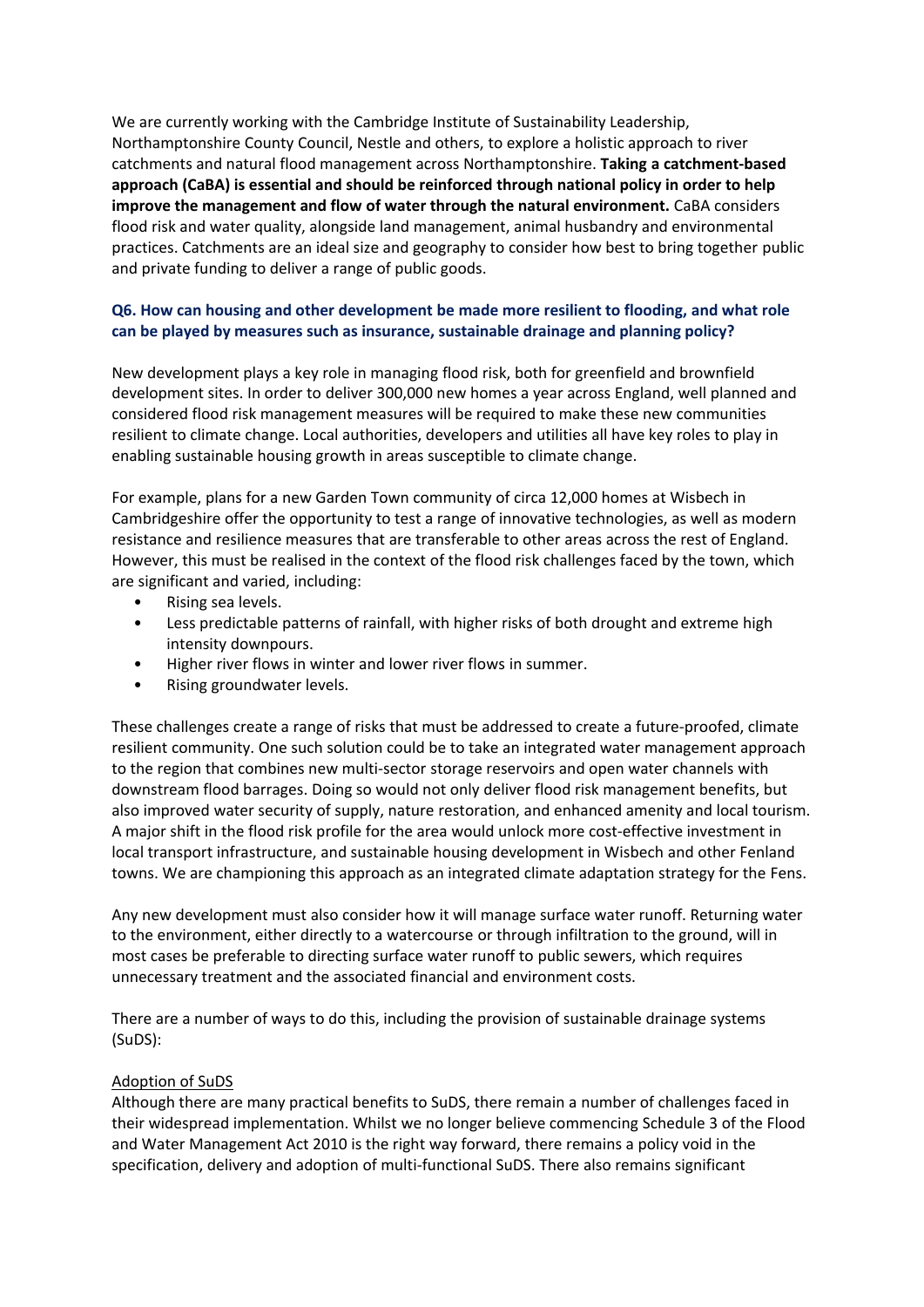ambiguity within the planning system that is unhelpful for local authorities, water companies and developers. This in turn reduces the incentive to include SuDS in new developments, and the ability of less progressive developers to avoid doing so. We believe it is in the interests of developers and residents (new and existing) if this situation is addressed.

An alternative approach to Schedule 3 has been developed by the water industry alongside other stakeholders. New rules introduced from 1st April 2020 mean that all water companies in England are obliged, if requested, to adopt and maintain SuDS features in new development as long as they meet certain design criteria.

These rules, which are part of the [Sewerage](https://www.water.org.uk/sewerage-sector-guidance-approved-documents/) [Sector](https://www.water.org.uk/sewerage-sector-guidance-approved-documents/) [Guidance](https://www.water.org.uk/sewerage-sector-guidance-approved-documents/) documentation approved by Ofwat under its Code for Adoption Agreements, can be found in the Design and Construction Guidance (DCG). These will allow water companies in England to adopt a wider range of sewer types, including those with sustainable elements, than they have done to date. This will include some, but not all, [SuDS](https://www.water.org.uk/wp-content/uploads/2020/01/Water-UK-SuDS-brochure.pdf) [features](https://www.water.org.uk/wp-content/uploads/2020/01/Water-UK-SuDS-brochure.pdf).

This approach to SuDS adoption, as championed by Anglian Water since 2011, will provide the certainty that planning authorities, water companies and developers need to specify and adopt multi-functional SuDS features.

However, **the weak, non-statutory national technical standards for SuDS remains a significant loophole in the system**, that not only allow but legitimise the delivery of poor quality, partial SuDS systems if they are included in new housing development at all. We welcome the recent review of the national SuDS standards that has been commissioned. **We urge the government to adopt a new, mandatory SuDS national standard that is aligned with the SuDS specification set within the water industry's Design and Construction Guidance.**

#### Automatic right to connect

Water and sewerage companies continue to have a legal obligation to connect new developments to the sewerage system. This obligation includes both the connection of foul and surface water to the public sewer.

Schedule 3 of the Flood and Water Management Act was set to remove the automatic right to connect surface water, which was a key recommendation of the Pitt Review, and an aspect of Schedule 3 we continue to fully support. In 2016, [we](https://hansard.parliament.uk/Commons/2016-05-03/debates/16050323000001/HousingAndPlanningBill?highlight=anglian%20water#contribution-988B17A3-290B-41FB-BC63-C8F9F5661EF4) [supported](https://hansard.parliament.uk/Commons/2016-05-03/debates/16050323000001/HousingAndPlanningBill?highlight=anglian%20water#contribution-988B17A3-290B-41FB-BC63-C8F9F5661EF4) [an](https://hansard.parliament.uk/Commons/2016-05-03/debates/16050323000001/HousingAndPlanningBill?highlight=anglian%20water#contribution-988B17A3-290B-41FB-BC63-C8F9F5661EF4) [amendment](https://hansard.parliament.uk/Commons/2016-05-03/debates/16050323000001/HousingAndPlanningBill?highlight=anglian%20water#contribution-988B17A3-290B-41FB-BC63-C8F9F5661EF4) [to](https://hansard.parliament.uk/Commons/2016-05-03/debates/16050323000001/HousingAndPlanningBill?highlight=anglian%20water#contribution-988B17A3-290B-41FB-BC63-C8F9F5661EF4) [the](https://hansard.parliament.uk/Commons/2016-05-03/debates/16050323000001/HousingAndPlanningBill?highlight=anglian%20water#contribution-988B17A3-290B-41FB-BC63-C8F9F5661EF4) [Housing](https://hansard.parliament.uk/Commons/2016-05-03/debates/16050323000001/HousingAndPlanningBill?highlight=anglian%20water#contribution-988B17A3-290B-41FB-BC63-C8F9F5661EF4) [and](https://hansard.parliament.uk/Commons/2016-05-03/debates/16050323000001/HousingAndPlanningBill?highlight=anglian%20water#contribution-988B17A3-290B-41FB-BC63-C8F9F5661EF4) [Planning](https://hansard.parliament.uk/Commons/2016-05-03/debates/16050323000001/HousingAndPlanningBill?highlight=anglian%20water#contribution-988B17A3-290B-41FB-BC63-C8F9F5661EF4) [Bill,](https://hansard.parliament.uk/Commons/2016-05-03/debates/16050323000001/HousingAndPlanningBill?highlight=anglian%20water#contribution-988B17A3-290B-41FB-BC63-C8F9F5661EF4) to remove the automatic right to connect new surface water drains to public sewers when it was clear that Schedule 3 would not be commenced.

Removing the automatic right to connect surface water would enable sewage companies to better operate and maintain the public sewerage system and manage the risk of sewer flooding. It would also incentivise developers to consider comprehensive SuDS schemes in place of traditional surface water drainage systems that we could then adopt and maintain under the new DCG.

In light of recent developments, **we therefore consider that the most appropriate way forward would be to make the right to connect new development to surface water and combined sewers conditional on the new water industry DCG being followed by developers**. The new DCG promotes the use of multi-functional SuDS, and, if followed by developers, the SuDS must be adopted and maintained by the local water company if requested. This would fulfil, in a different way, the principles of Schedule 3 – improved surface water management and use of multi-functional SuDS in new development.